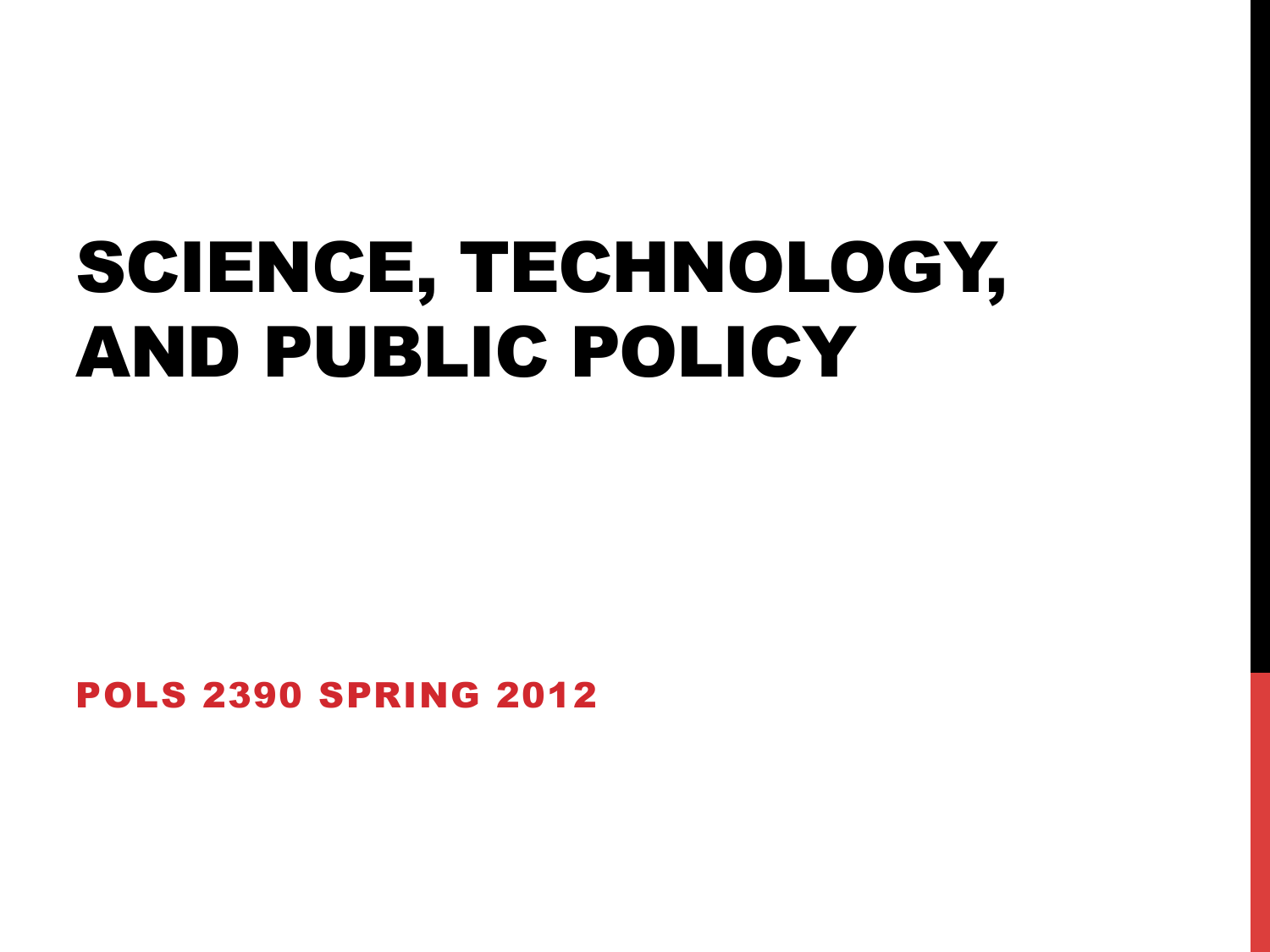### SCIENCE, TECHNOLOGY, AND PUBLIC POLICY

**Two sides of government involvement in science and technology:** 

- **Policy regarding scientific progress:** 
	- Promotion of science;
	- Regulation of science and technology to mitigate harmful side effects.
- **Science & technology for policy:** 
	- Scientific findings to support need or direction of policy;
	- Technology as a means to achieve policy goals.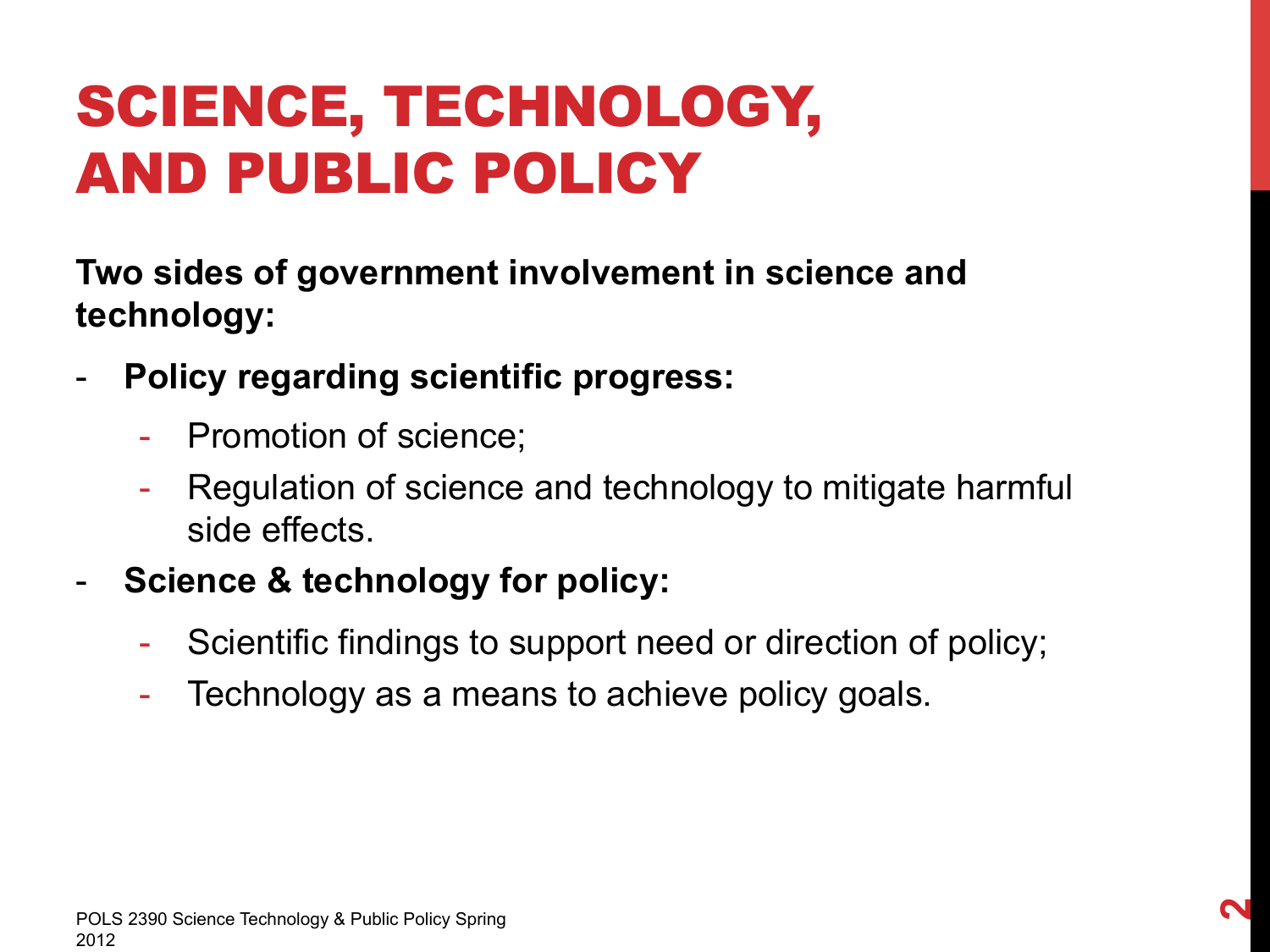## SCIENCE SUPPORTS POLICY

- **Policy issues**
- **Tools of government**
- **Technocracy**
- **Role of experts**

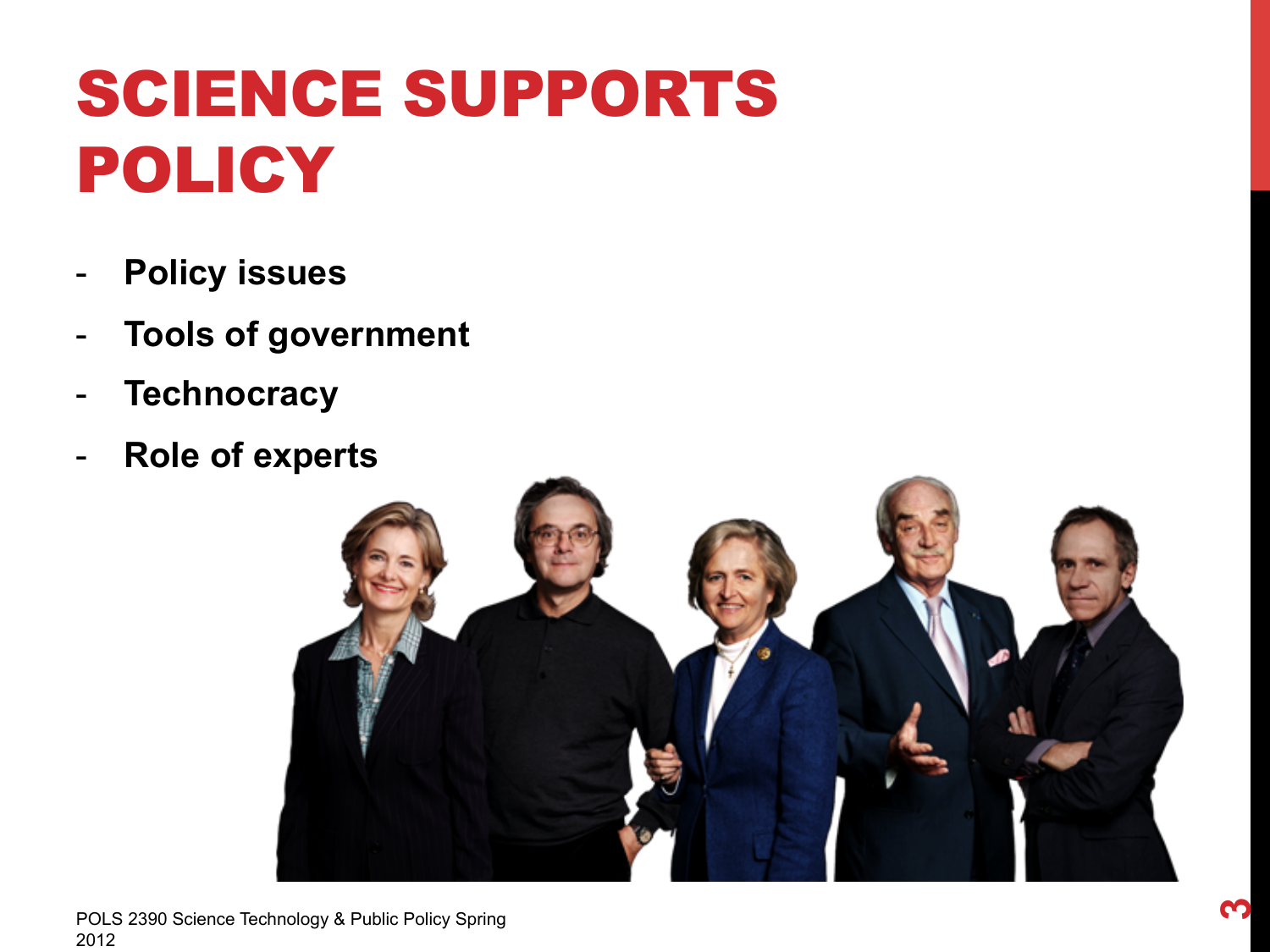### POLICY ISSUES

**Many examples of scientific findings and technological development that support policy making:** 

**Examples:** 

- **Climate change**
- **Public health**

#### **Often governments:**

- **Commission scientific and technological research to support policy**
- **Ask for advice on scientific or technological matters**
- **….even political science is used in the political process….**



**4**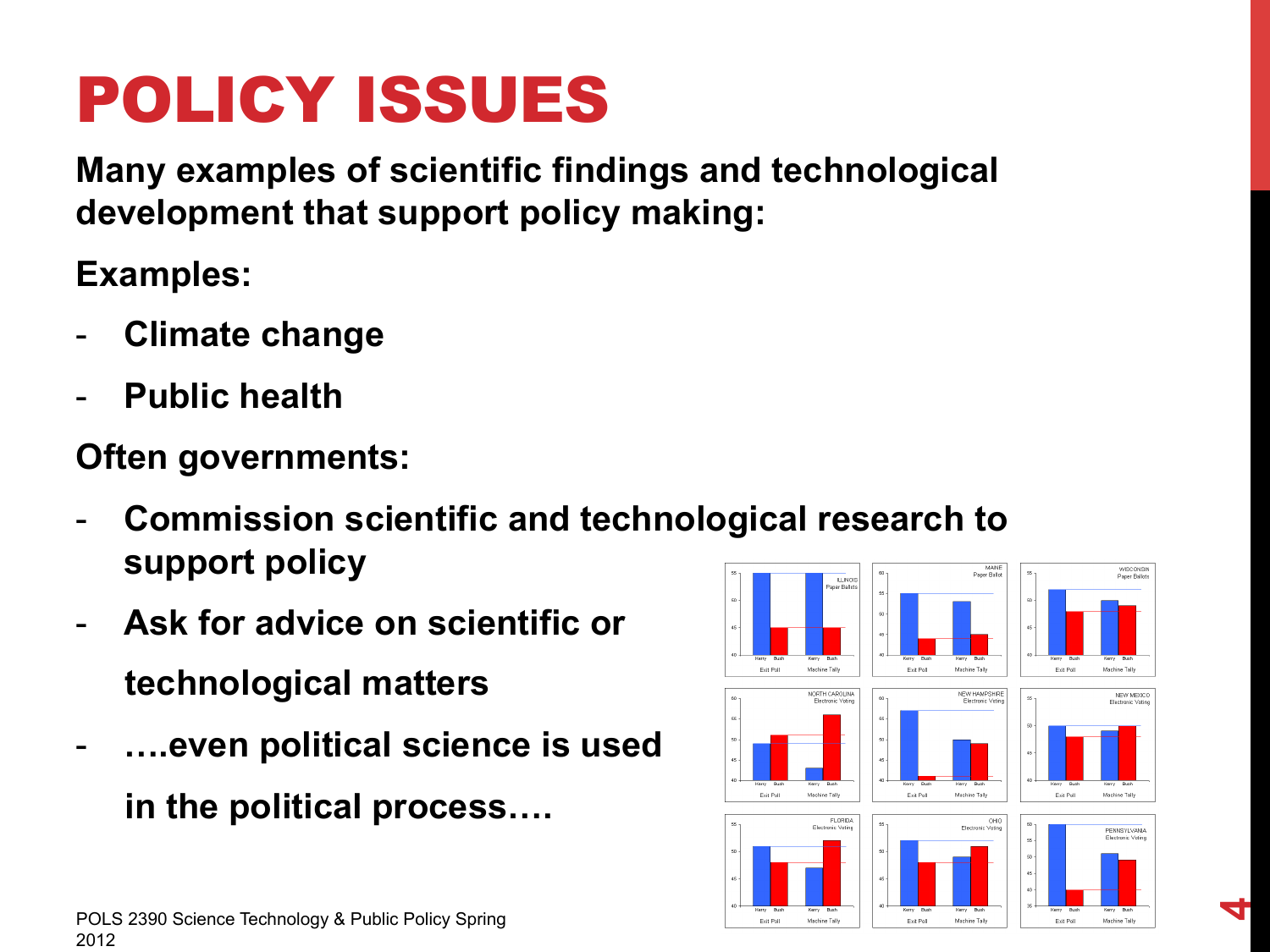# POLS 2390 Science Technology & Public Policy Spring 2012

### SMALL CASE – PUBLIC HEALTH

**What drives government involvement in health care?** 

- **Social issue?**
- **Economic issue?**
- **Ethical issue?**
- **Other frame?**



**Does public health require government involvement?** 

#### **How do science and technology support public health care?**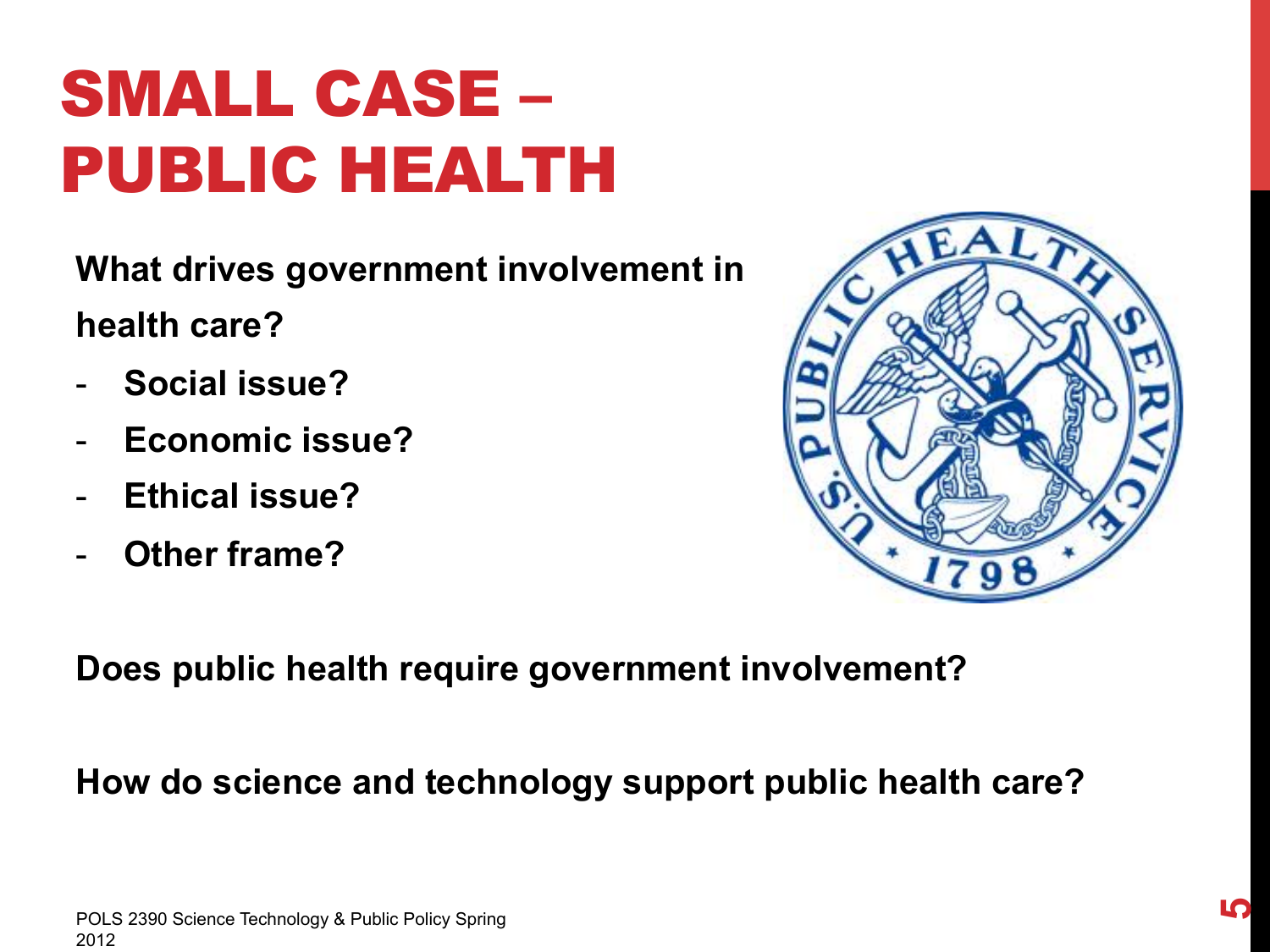### VACCINES

#### **http://www.pbs.org/wgbh/pages/frontline/teach/vaccine/**

#### **10 min**

#### **Should the government have the right to compel vaccination? Should parents have the right to refuse it?**

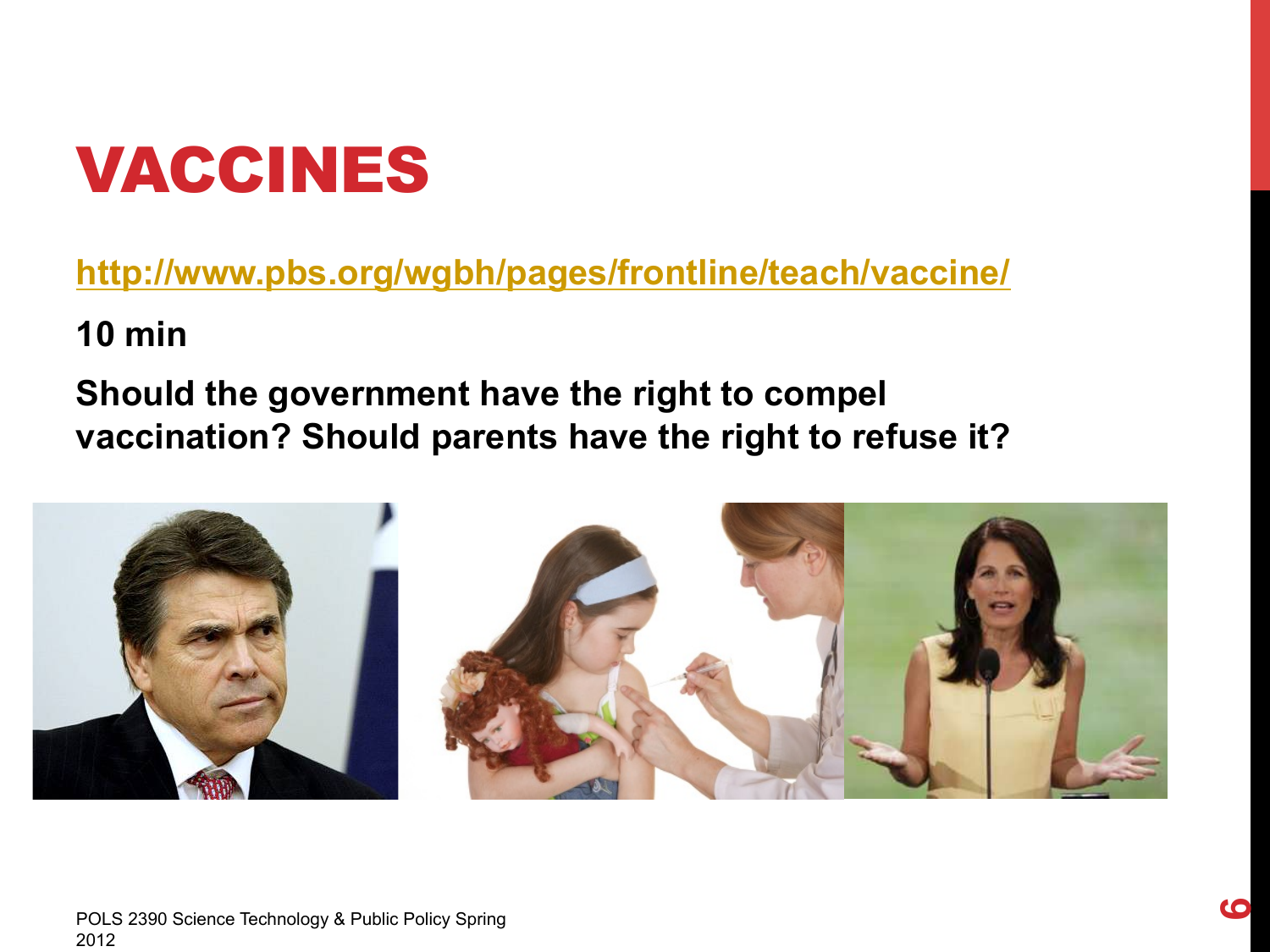# POLICY TOOLKIT

#### **Based on Kraemer:**

- **Mission agencies (Manhattan Project)**
- **Facilities and laboratories (NASA)**
- **Federally funded R&D center (FFRDC's)** 
	- e.g. Rand Corporation
- **Targeted programs (NNI)**
- **Science funding: NSF -> knowledge transfer**
- **R&D funding –> innovation diffusion programs:** 
	- Targeted goals through:
		- Grants or
		- Tax incentives
- **Government procurement**
- **Education**
- Legal framework: e.g. IP protection, patents, regulations.

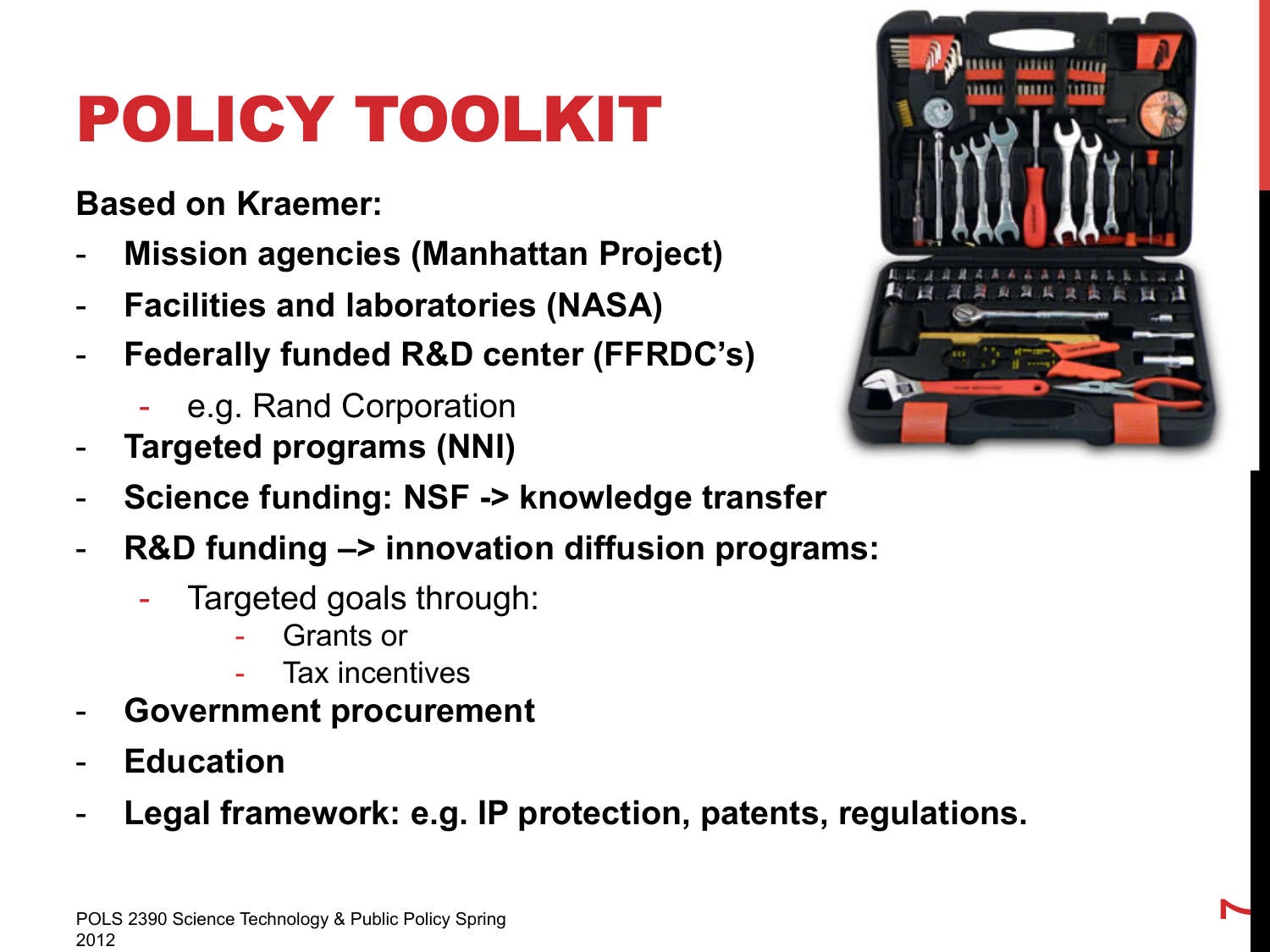## EXAMPLE FFRDC THINK TANK: RAND CORPORATION

**RAND Mission:** The RAND Corporation is a nonprofit institution that helps improve policy and decision-making through research and analysis.

RAND focuses on the issues that matter most such as health, education, national security, international affairs, law and business, the environment, and more.

Federally Funded Research and Development Centre.

- Non partisan
- Government funded
- Independent
- Originated in aviation industry
- Original research and on demand (DoD) www.rand.org



**8**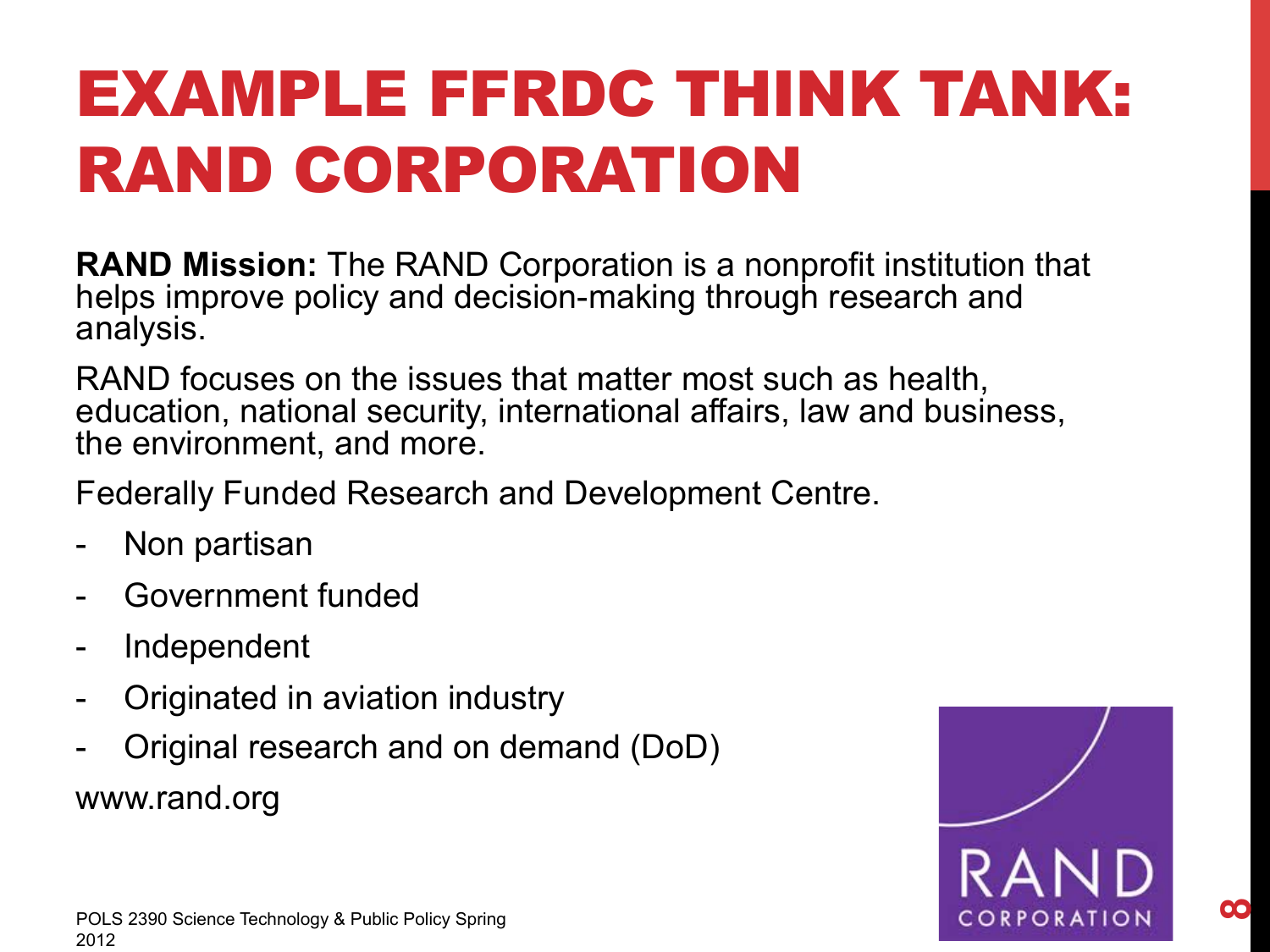### READINGS

Pielke, Roger A. "Four Idealized Roles of Science in Policy and Politics" Chapter 1 in *The Honest Broker: Making Sense of Science in Policy and Politics*. Cambridge University Press, Cambridge UK (2007). ON BLACK BOARD \*

Weinberg, Alvin M. "Can Technology Replace Social Engineering?" In Teich 11th  $ed$  \*

Kraemer, Sylvia "The Science and Technology Policy Toolkit." Chapter 4 in *Science and Technology Policy in the United States: Open Systems in Action*. Rutgers University Press, New Brunswick NJ USA (2006) ON BLACK BOARD \*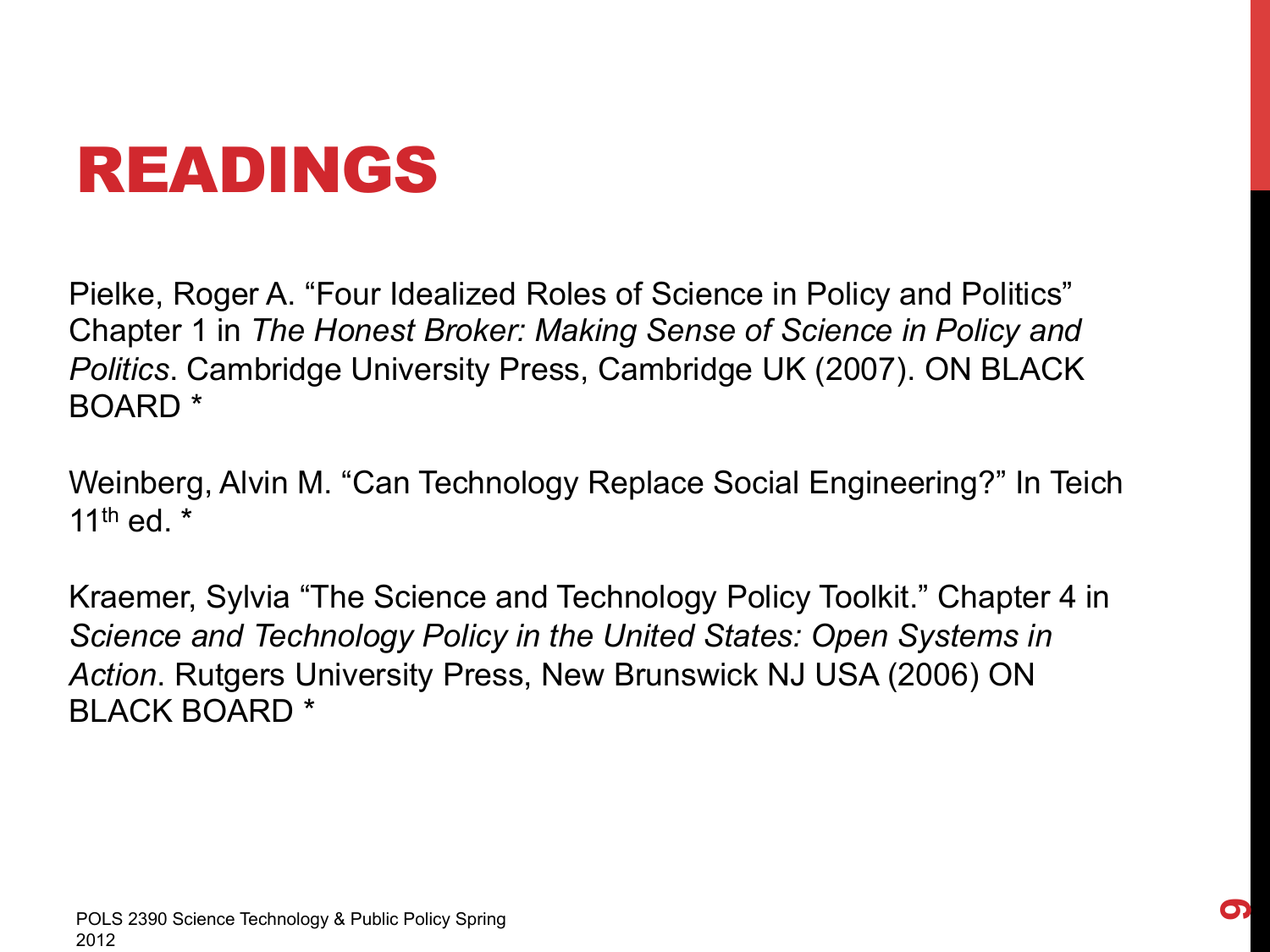#### THE HONEST BROKER: MAKING SENSE OF SCIENCE AND POLICY IN POLITICS ROGER A. PIELKE, JR. CHAPTER 1: FOUR IDEALIZED ROLES OF SCIENCE IN POLICY AND POLITICS

#### FOUR MAIN ROLES SCIENTISTS MUST CHOOSE FROM IN THE CONTEXT OF POLICY AND POLITICS IN A DEMOCRATIC SOCIETY:

1. Pure scientist · provides a report ·

Christina **Reynolds** 

2. Science arbiter • answers factual questions •

3. Issue advocate  $\bullet$  provides limited, focused information  $\bullet$ 

4. Honest broker of policy alternatives • provides info on every choice •

- Difficulties/risks with each role
- Any circumstances when objective guidance can be given independent of choice?
- Risk of stealth issue advocacy and bias, science being used to push agendas
- $\bullet$  Honest broker as an ideal role for scientists to choose

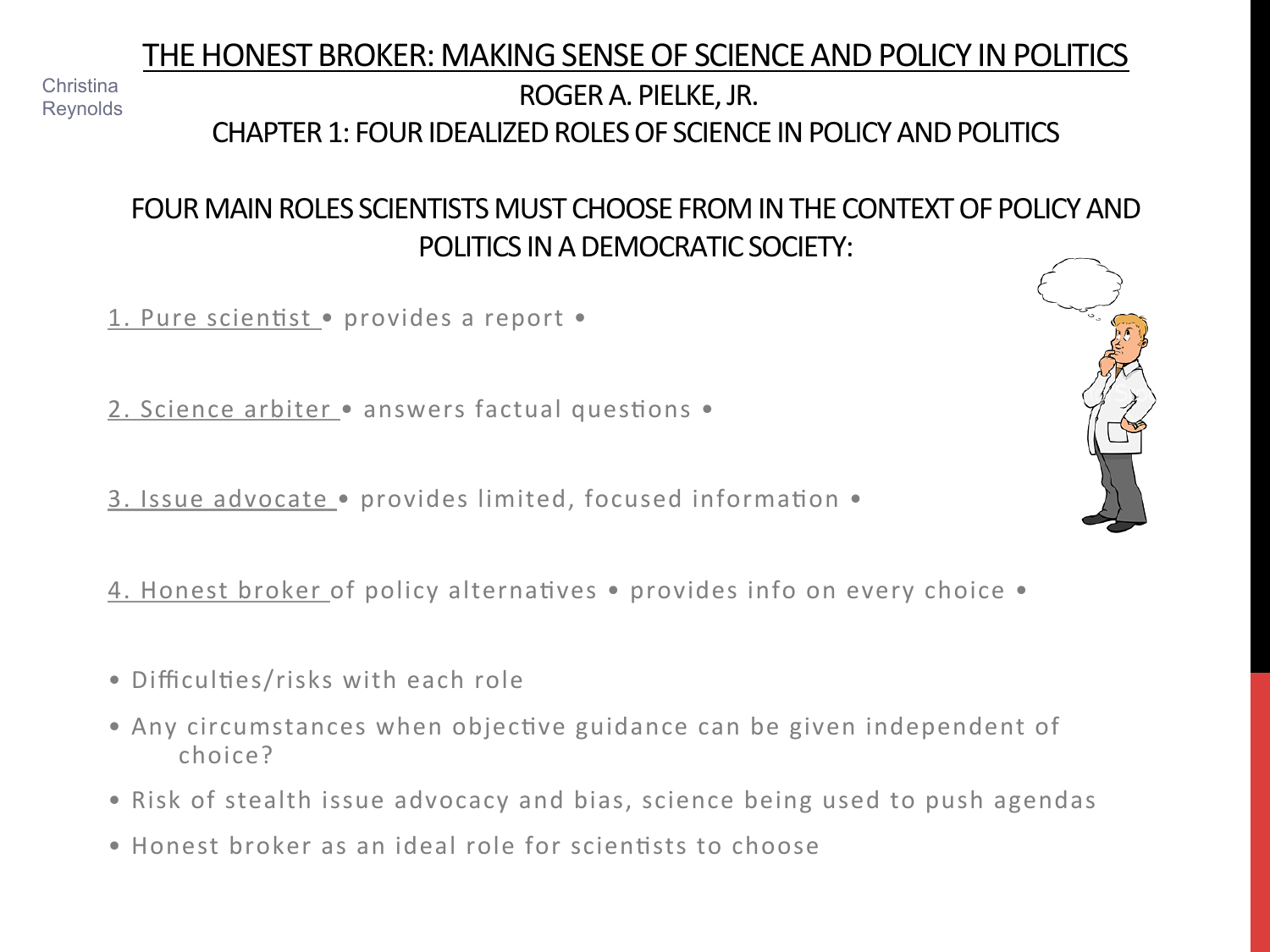### EXPERTS

**Based on Pielke:** 

- **1. Pure scientist: no opinion**
- **2. Science arbiter: answers question**
- **3. Issue advocate: promotes one alternative**

**11** 

**4. Honest broker:** 

 **shows all alternatives 'honestly'** 

Scientists, expert councils: "The 5th Branch of Government" Sheila Jasanoff (1990)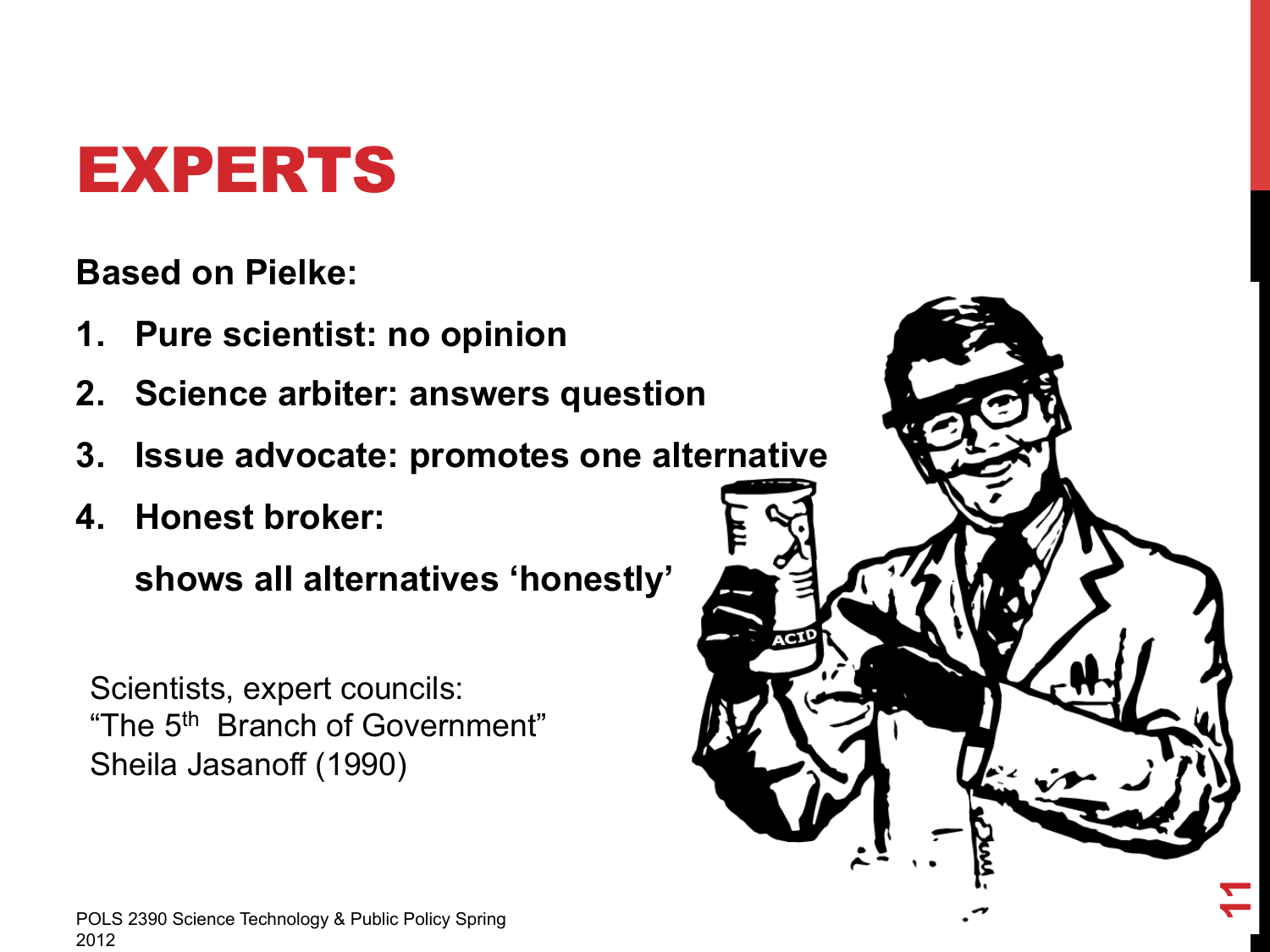#### **CAN TECHNOLOGY REPLACE SOCIAL ENGINEERING?** ALVIN M. WEINBERG

- Social problems are more complex than technological problems
- Social engineer approach vs. technologist approach
- The major technological fix of the past
	- poverty & war
- The technological fixes of the future
	- IUD & conservation of resources
- Will technology replace social engineering?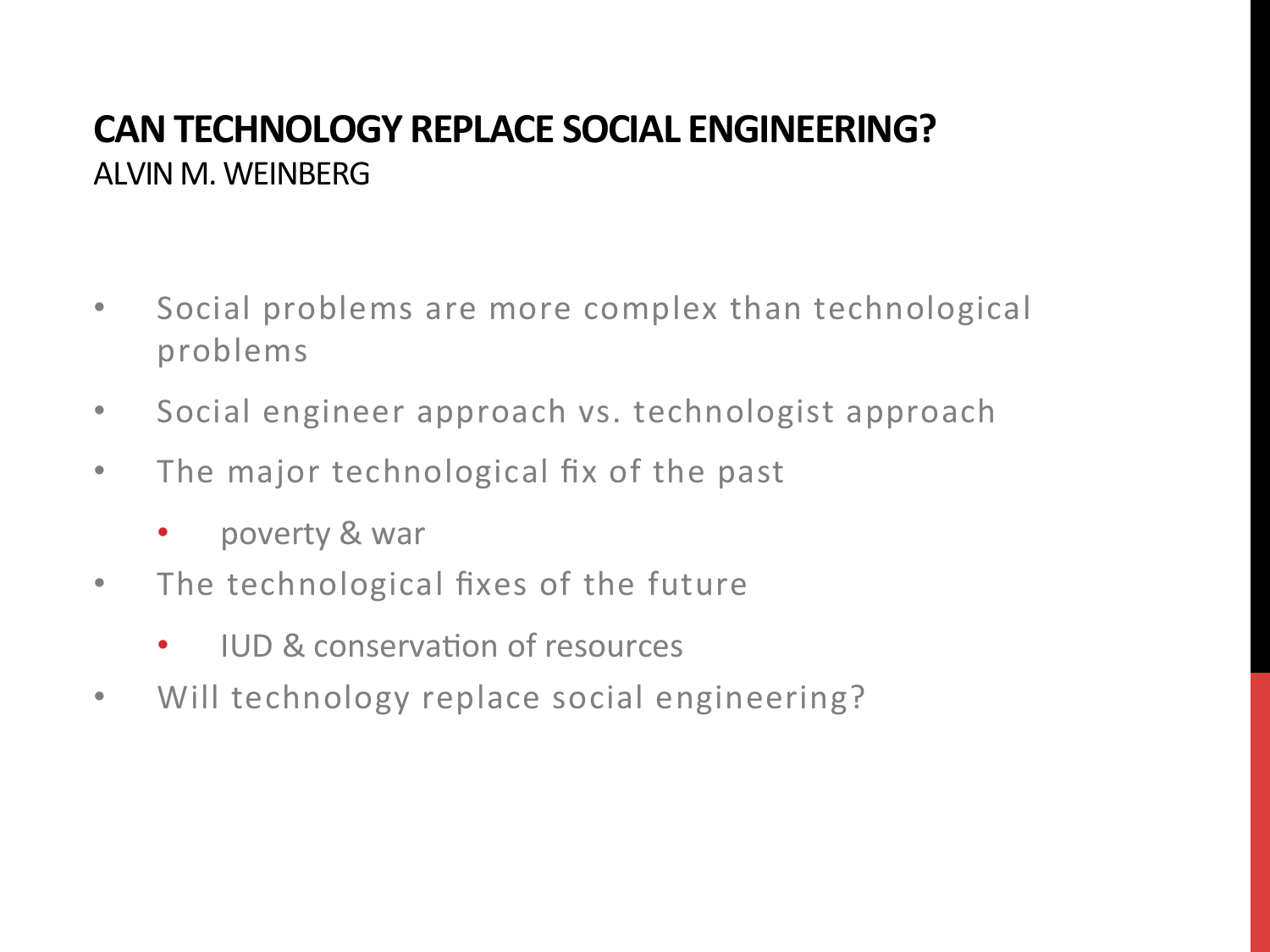## TECHNOLOGICAL FIX

**Think of examples for issues regarding:** 

- **Poverty**
- **Climate change**
- **Inequality**
- **Health**
- **Mobility**

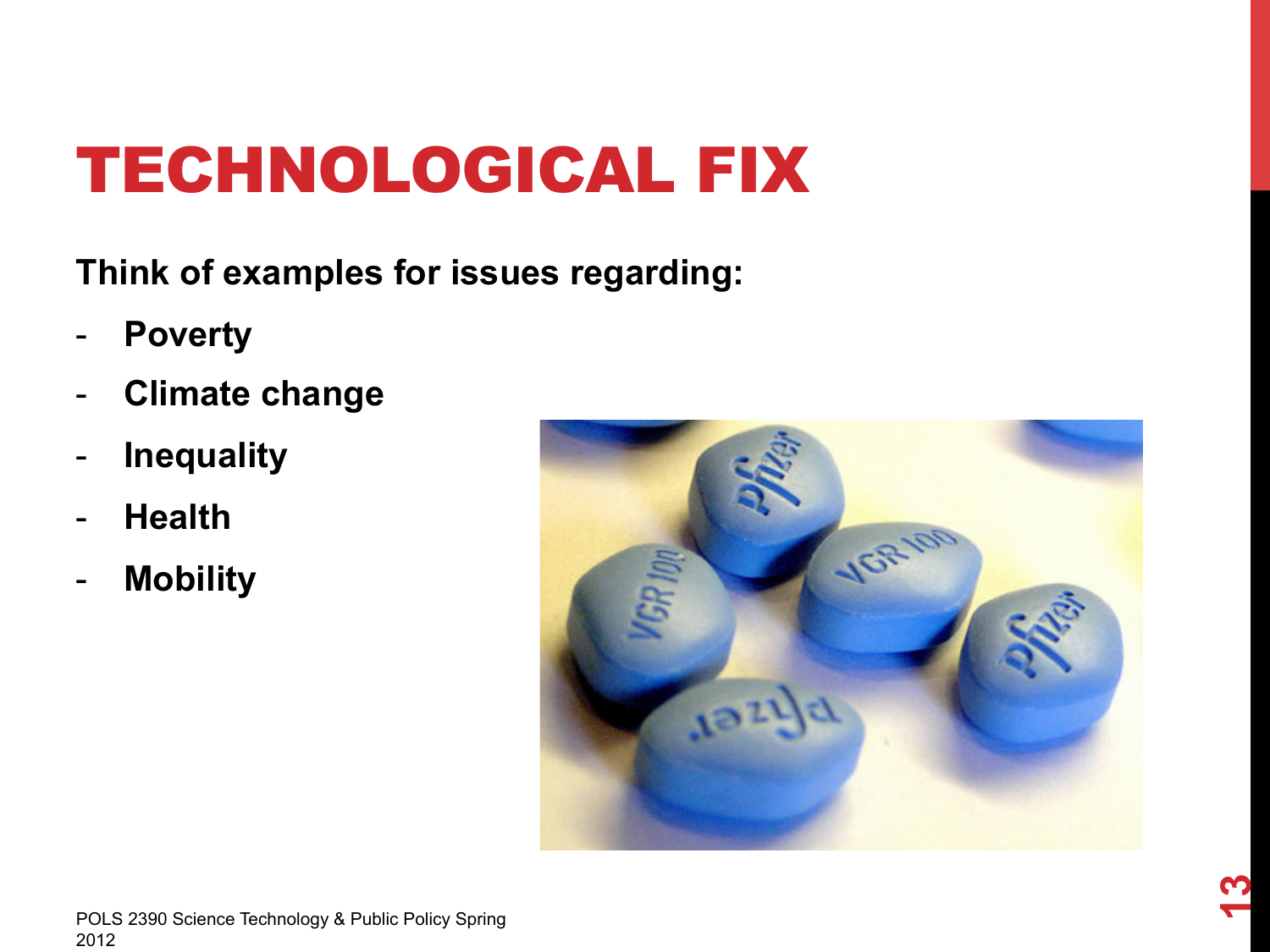### TECHNOCRACY

Government by experts:

- Candidates selected based on specific expertise rather than e.g. political orientation;
- Or government heavily relying on (outside) experts on specific matters.

Often in times of crisis

Often comes with a large bureaucracy:

- Skilled experts
- Based on rules